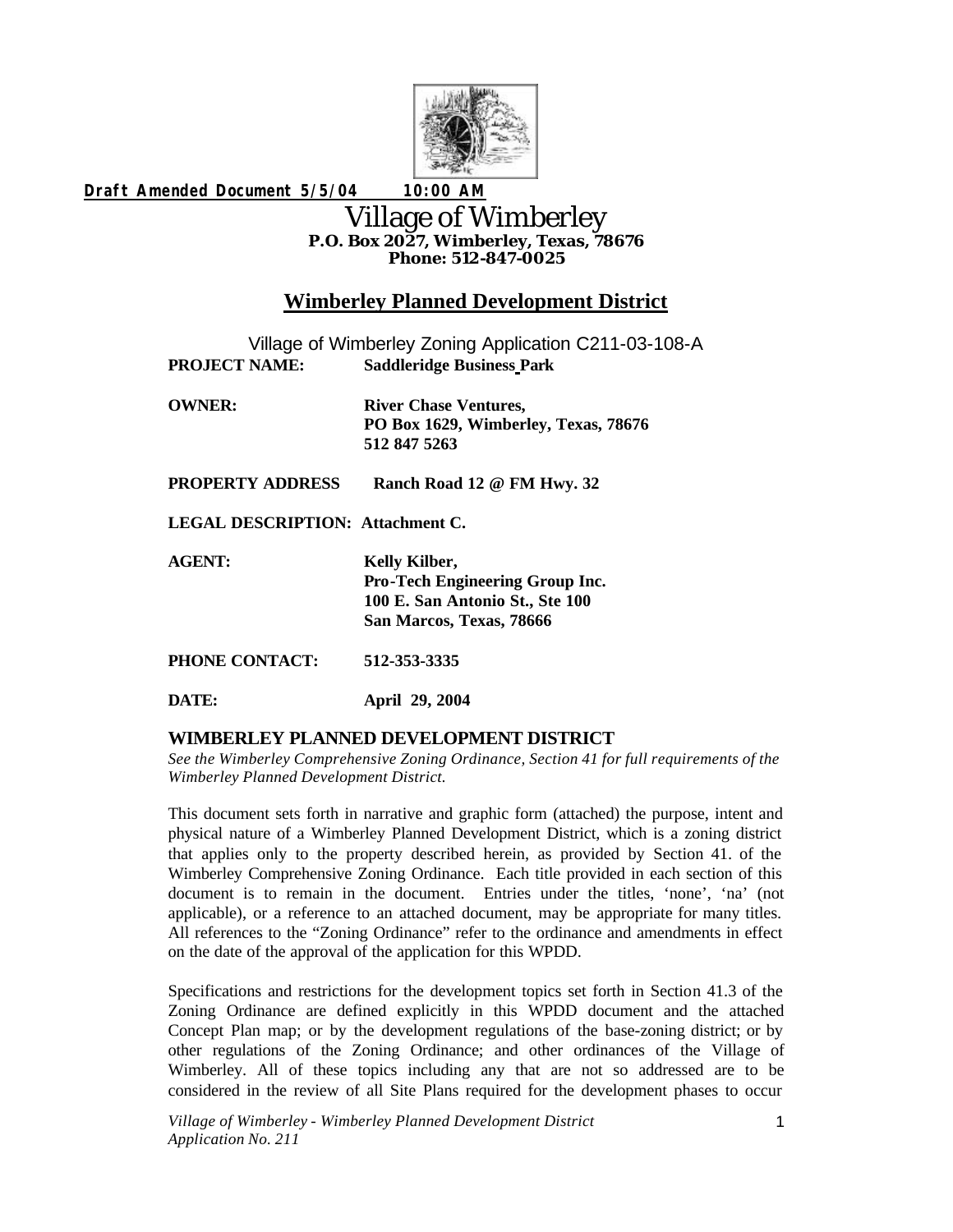within the WPDD district. The approval of the WPDD based on a Concept Plan is approval of the zoning for the property but does not constitute approval for the start of construction.

## **A. PURPOSE AND INTENT:**

#### **1. General**

The Wimberley Planned Development District, herein referred to as WPDD, is a special zoning district category that provides an alternate approach to conventional land use controls. The WPDD may be used for individual tracts or on tracts or parcels of land that are under common ownership and are to be developed as one unit according to a master design statement or a master development plan. The WPDD is subject to special review procedures, and once approved by the City Council, it becomes a special zoning classification for the property it represents.

Conventional land use controls tend to segregate uses and concentrate them into specific areas on the land. One of the key objectives of this Comprehensive Zoning Ordinance is to insure the continuation of the eclectic, mixed-use pattern which characterizes the Wimberley Valley. Toward that end, WPDDs, shall be allowed in all Planning Areas and shall be used to allow otherwise incompatible uses to be sited side by side. While it is not customary to use the planned developments in this way, the WPDD will be the Planning and Zoning Commission "tool of choice" to ensure that this ordinance does not adversely impact the historical growth patterns of the Village.

## **2. Specific**

The purpose and intent of the development under this application is the creation of a business park at the intersection of RR12 and RR32 with uses and architectural style that will provide needed business properties and enhance the appearance of an important site on the Wimberley Entry Corridor.

a. Compatibility with adjoining and proximate properties:

The compatibility with the adjoining and proximate properties will be ensured by a limited set of appropriate uses and an appropriate Buffer Plan (see Section I.) providing adequate protection for the adjoining Saddleridge residential development.

- b. Preservation of unique physical features of the site: The site is special for its key location in the Wimberley Entrance Corridor Overlay District. The development regulations of the overlay shall apply.
- c. Achievement of diversified land uses: Parcel 1 which directly abuts the adjacent Saddleridge residential development shall be limited to office and low intensity retail uses as specified in Section B. of this WPDD.

 Parcel 2, facing the highway, shall be allowed commercial uses as specified in Section B. of this WPDD and limited in a manner consistent with the property being in the Wimberley Entrance Corridor Overlay District and close to a large residential development.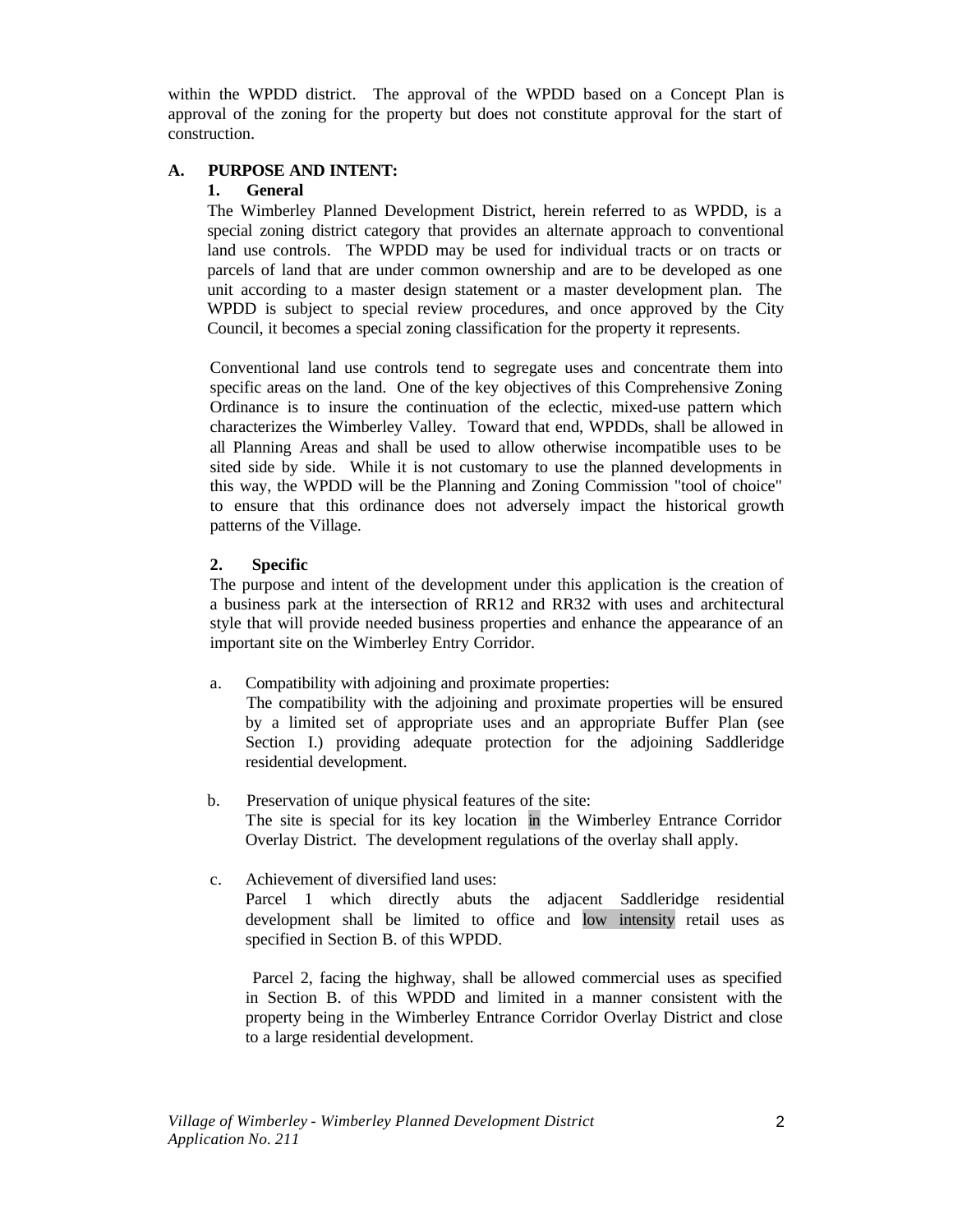d. Achievement of continuity of function and design:

The parcels will be separated by an interior road (depicted on the Conceptual Plan Drawing as the 30 foot Common Area Access And Utility Easement) to provide access to all businesses on both parcels. Architectural control administered by a property owners association in accordance with this WPDD will limit building design to a style exemplified by the existing development on Lot 1 of the Park

e. Provision of open space and common areas:

Open space and common area will result as an automatic consequence of the road, the aforementioned Buffer Plan, un-built space resulting from the impervious cover and building cover limits and other development regulations.

#### **B. PERMITTED USES**

#### **1. Base Zoning District:**

Office -High Impact (O-2), Zoning Ordinance Section 25. (See Attachment E)

All development regulations of the Zoning Ordinance and the base-zoning district shall apply to Parcel 1 and Parcel 2. except as otherwise provided in this WPDD.

#### **2. Parcels 1. and 2.**

Uses permitted on Parcels 1. and 2 are those permitted in the base zoning district and additional uses as provided in this WPDD. Uses and activities are restricted in a manner that gives special attention to limiting the impact of commercial activity on the neighboring residential community. The following specific uses and activities are prohibited, with the prohibitions limiting any use definition of the ordinance.

- a. The Outside Display of any merchandise, materials or objects of any kind for sale and/or rent:
	- i) when a business is closed to the public and between the hours of 10:00 PM and 6:00 AM of the following day; and.
	- ii) that cannot be stored indoors on the site when the business is closed to the public and between the hours of 10:00 PM and 6:00 AM of the following day; and
	- iii) that is not the property of a person or entity that is a tenant or property owner in the Saddleridge Business Park.
- b. Drive-through or drive-in sales or services of any kind.
- c. Uses that operate between the hours of 10:00 PM and 6:00 AM of the following day, except for Eating Establishment: Sit-down; and, Hotel/Motel.
- d. Alcoholic beverage sales except for Eating Establishment: Sit-down.
- e. The sale or rental of heavy equipment for purposes of construction, industry, and land development and maintenance.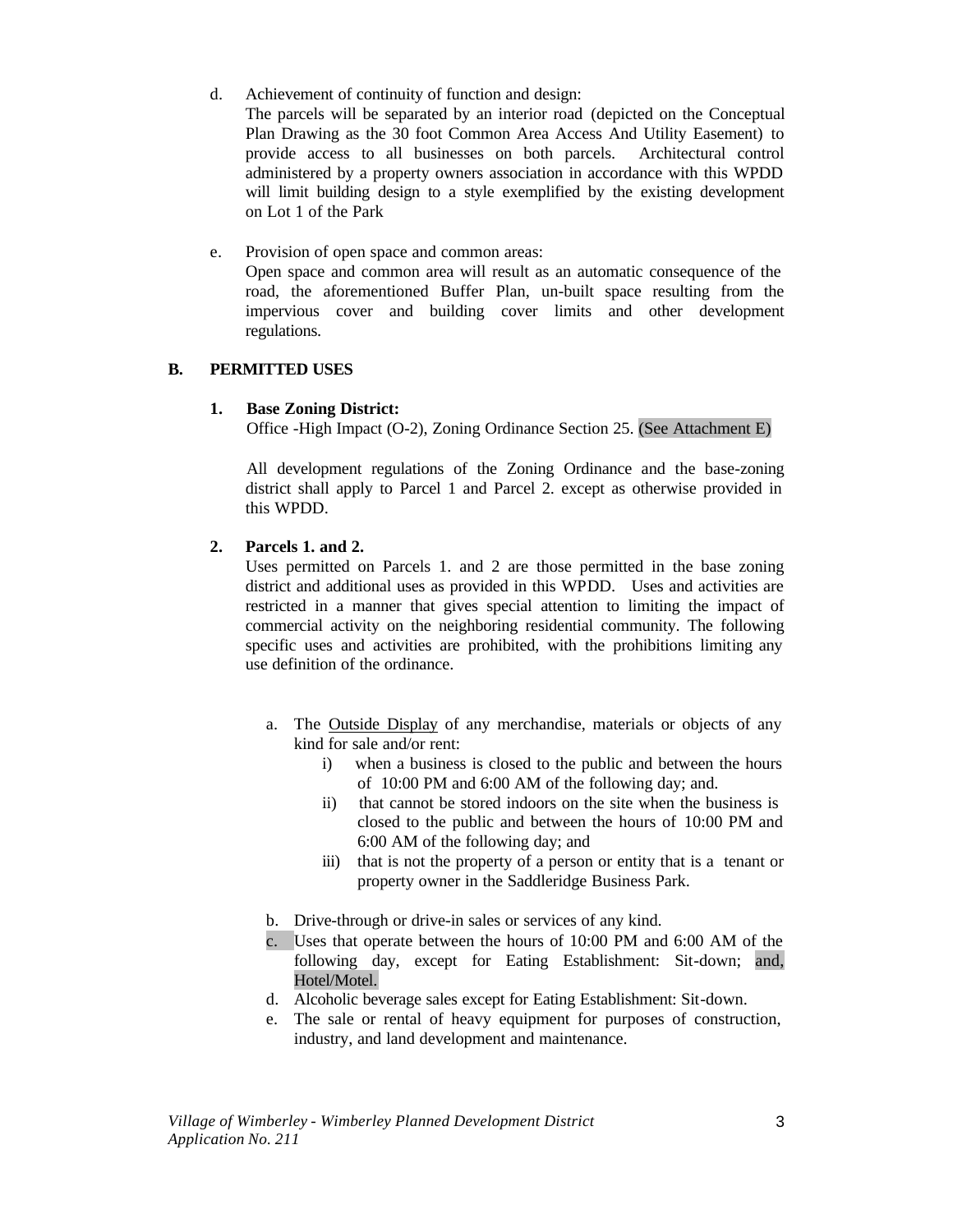## 3. **Parcel 1.**

Fifty percent (50%) of the area of Parcel 1. shall be used only for the permitted uses in the base zoning district, with the following optional, additional uses allowed on the balance of the Parcel. Different uses on a single lot are permitted .

a. Business Support Services

**Conditional Uses: (**As defined in the Zoning Ordinance Section 42 and 13.8(2): Retail Sales and Services - Limited

## **4. Parcel 2.**

The following additional uses are permitted in Parcel 2.

- a. Administrative and Professional Office:
	- 1. Insurance, real estate, attorneys, accountants, architects, investment services, travel agencies;
	- 2. Photography studios, doctors, dentists;
	- 3. Non-profit organizations (with certain restrictions)
	- 4. Civic uses (such as City Halls)
	- 5. Research Services: Limited
	- 6. Office
	- 7. Religious assembly
- b. Retail Sales and Services-Limited (Except Convenience Sales)
- c. Business Support Services.
- d. Child Care Center
- e. Eating Establishment; Sit down (with carry-out capability allowed).
- f. Animal Sales and Services: Grooming
- g. Arts & Crafts Sales and/or Instruction
- h. Commercial / Single Family Residential
- i. Medical Services Limited
- j. Personal Services Limited
- k. Bank and Savings & Loan
- l. Accessory uses to the main use
- m. Single Family Residence
- n. One Hotel/Motel.

The following auxiliary uses are allowed in connection with a Hotel/Motel..

- i) Eating Establishment; Sit-down.
- ii) Retail Sales limited to merchandise primarily serving guests.
- iii) Recreational facilities limited to serving guests.
- iv) Meeting facilities, limited to less than 200 attendees.

**Conditional Uses: (**As defined in the Zoning Ordinance Section 42 and 13.8(2): Convenience Sales and Personal Services

#### **C. SITE AREA**

- 1. Total tract Area: 13.47 acres
- 2. Net Site Area as defined by Definition 118 of the Zoning Ordinance: 11.9 acres (which excludes the area within the 50 foot buffer setback adjacent to the residential districts which shall be available for on site waste water disposal systems, as long as there is no conflict with the Buffer Plan.)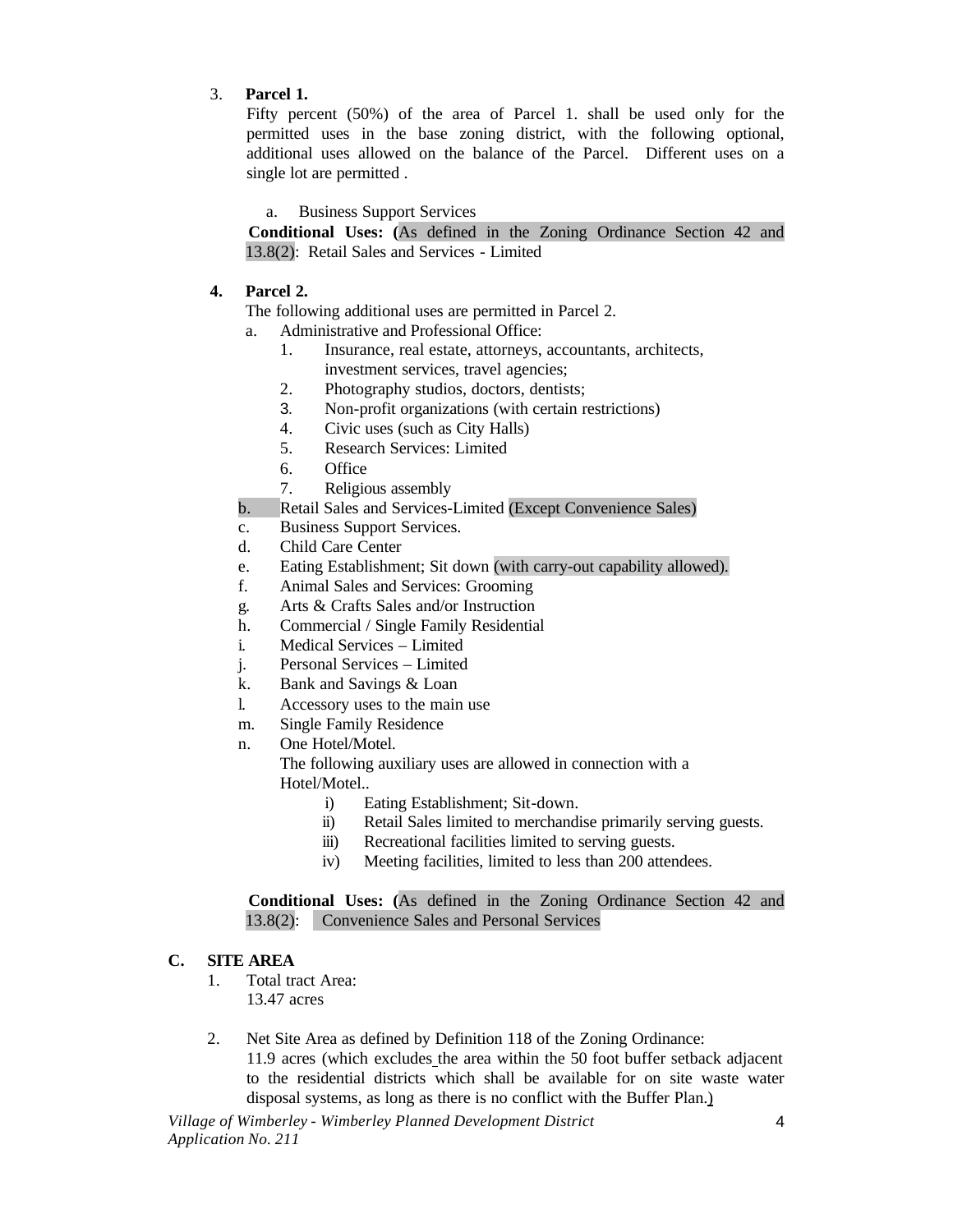- 3. Areas in the five slope zones defined in Definition 118 of the Zoning Ordinance: None.
- 4. Area within a Flood Plain. None.
- 5. Area to be disturbed by development (all phases): 10.6 acres

## **D. EXISTING DEVELOPMENT:**

Existing development features and structures that do not comply with the base district provisions and this WPDD development regulation shall be considered legal nonconforming features and structures except as provided under Site Remediation.

All existing development complies with the provisions of this WPDD.

- 1. Buildings and other structures shown as existing on the concept plan map having total impervious surface of 4,300 square feet.
- 2. Roads and parking areas shown as existing on the concept plan map having a total impervious surface of 17,200 square feet.
- 3. Development features and structures shown as existing on the concept plan map within an Overlay District of the Zoning Ordinance: None.
- 4. Number of parking spaces shown as existing on the concept plan map: Twenty-one (21)
- 5. Existing uses that are to be continued under this WPDD. Administrative and Professional Office, Lot 1, (Parcel 1.)
- 6. Number of parking spaces required by Section 44 of the Zoning Ordinance for the existing uses that are to be continued. Sixteen (16). One (1) space for each two hundred (200) square feet
- 7. Area and volume of storm water retention facilities shown as existing on the site plan: None shown for existing improvements. See Section F.8. herein for future development.
- 8. The existing zoning, development and uses on adjacent property are: West: Un-zoned -Not within City Limits (undeveloped and moderate commercial existing)

South: Un-zoned (undeveloped and moderate commercial existing)

North: Residential (RA and R1)

East: Residential (RA and R1)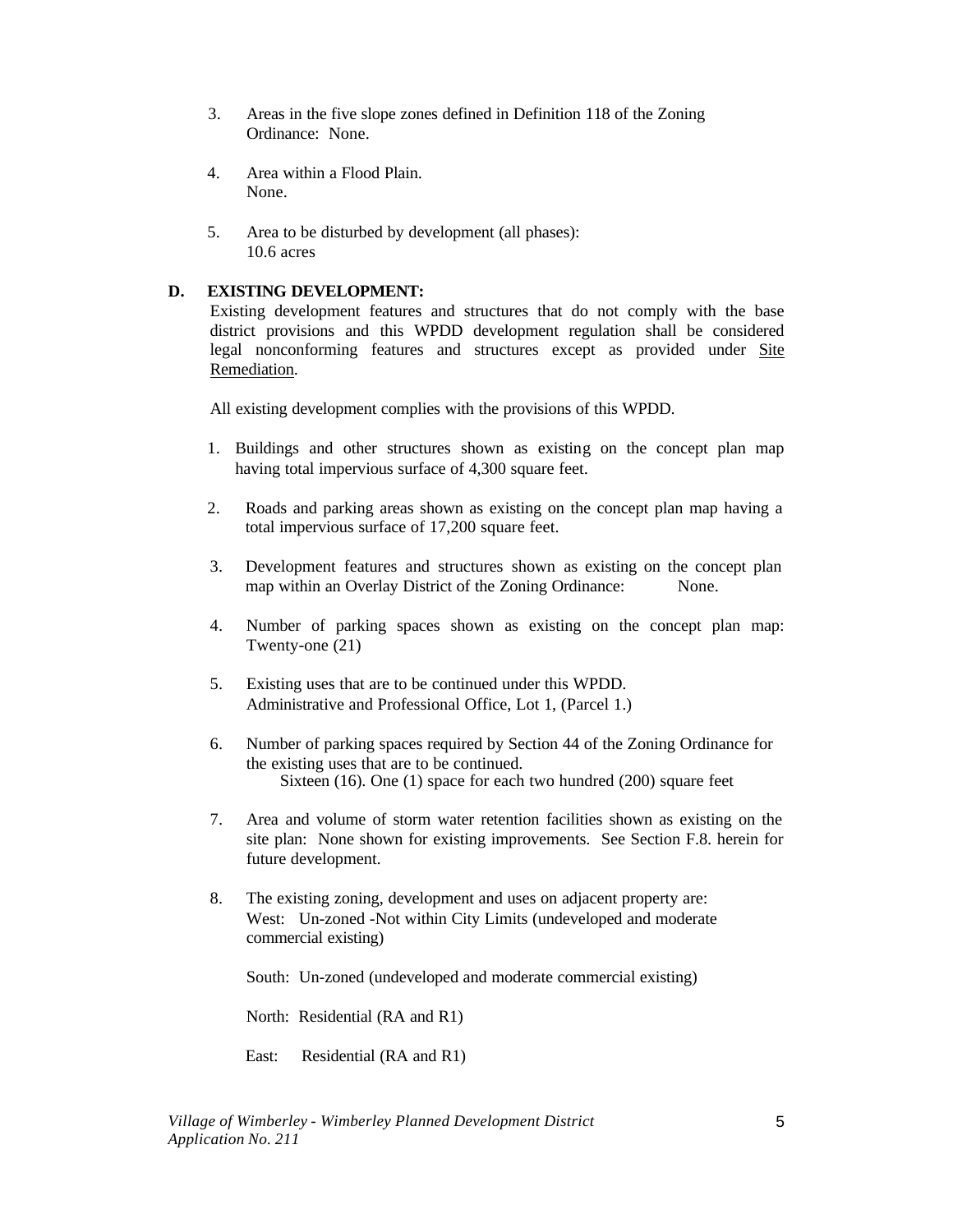#### **E. SITE REMEDIATION:**

Existing development features and structures shown as existing on the site plan shall be removed and/or improved as follows: None

#### **F. NEW DEVELOPMENT**

#### **1. Phases**

Development phases will occur as:

- a. Common features are developed; and
- b. Lots are created by future subdivision.

Each phase will be subject to a Development Site Plan review as required by Section 46 of the Zoning Ordinance. This review will include a review by the Saddleridge Business Park Owners Association (including their Architectural Review Committee) to ensure the standards developed for assurance of unified development have been met. Developers of all phases shall endeavor to minimize the impacts of development on surrounding properties, and of traffic on RR12 and the interior road separating parcels 1 and 2.

#### **2. Sub-division**

No sub-division of the land is conferred by this agreement. The property may be sub-divided according to sale of lots or development by a common owner. Any future sub-division of the property will be required to conform with the terms and conditions of the City's Sub-division Ordinance in effect at the time that the sub-division application is submitted to the City with the following provisions:

- a.. Each lot shall have an area no less than one acre; and
- b. shall have no less than one hundred feet frontage on the interior road.
- c. The 30 foot Common Area Access and Utility Easement shall be subdivided as a lot in accordance with section 34020 of the Village Subdivision Ordinance.(as depicted on the Conceptual Plan Drawing – Attachment F)

#### **3. Buildings**

- a. Building dimensions and coverage shall conform to the development regulations of the base-zoning district (O-2).
- b. Adjacent buildings may be connected using Connector Elements of one story, with a minimum length separating adjoined buildings of ten feet, and that are not designed or used in a manner that expands the commercial capacity of the property.

#### **4. Roads, Driveways and Parking**

a. An interior private road shall be constructed to Village standards within the Common Area Access and Utility Easement in accordance with the Village Subdivision ordinance as shown on the Concept Plan Map, to provide access to all lots resulting from future subdivision. The impervious cover created in this easement shall be added, in proportion to the frontage on the easement, to the impervious cover for each of the future lots.

*Village of Wimberley - Wimberley Planned Development District Application No. 211*  6 b. Driveways and parking shall be provided according to the development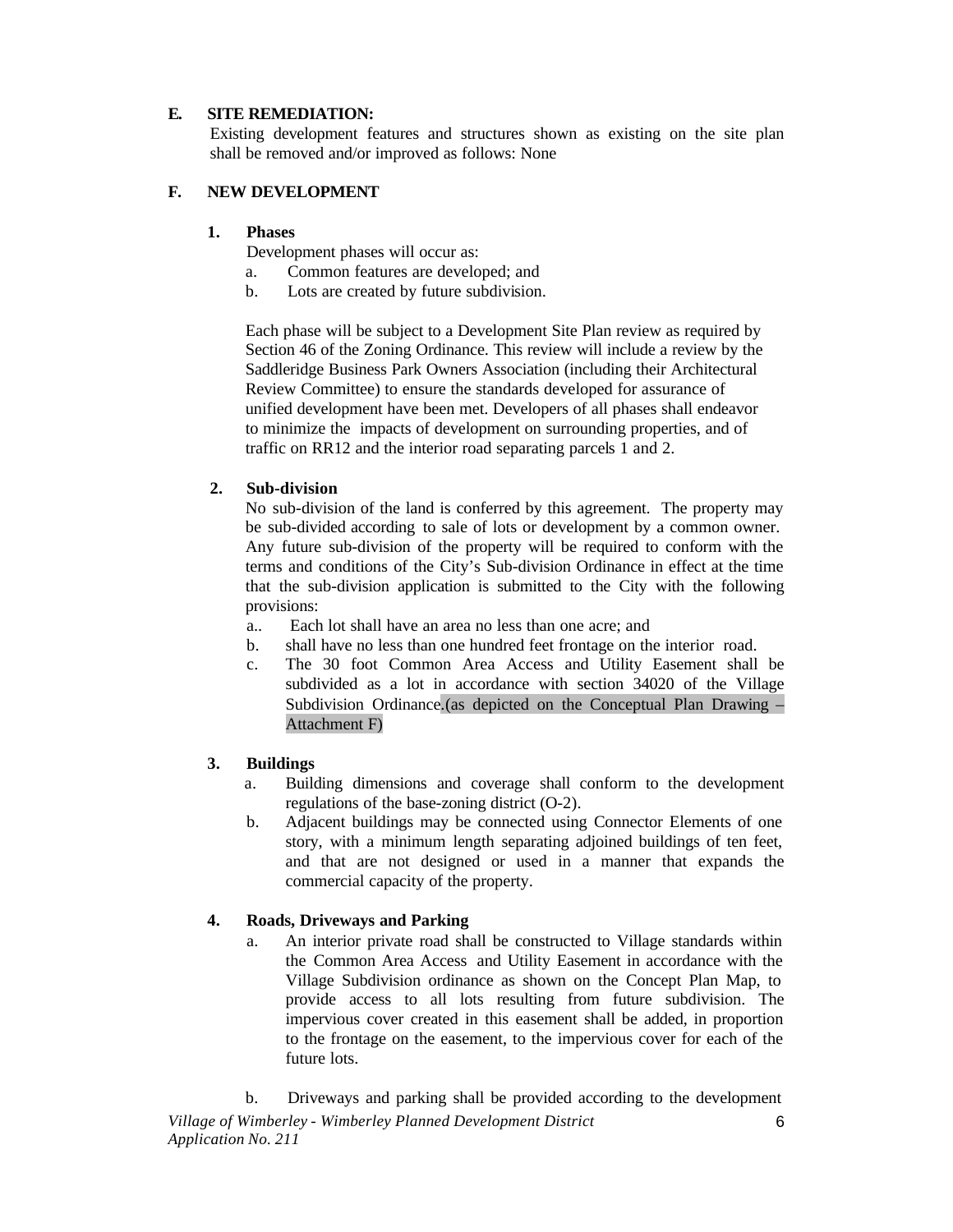plans submitted for each construction phase and shall conform to the impervious cover provision of the base district (O-2) and to the parking requirements for the intended uses on each lot as described in the Zoning Ordinance, except as otherwise provided for herein.

#### **5. Parking Space**

The number of parking spaces, undetermined at the time of the WPPD approval, shall be determined by the specific use on each lot according to the requirements of Article 5, Section 44 of the Zoning Ordinance.

#### **6. Water Supply**

Water will be provided by individual private water wells on each subdivided lot**.** 

#### **7. Waste Water Treatment**

Waste water treatment will be provided by individual on site sewage facilities on each subdivided lot. The 50-foot buffer zone protecting the adjacent residential property shown on the Concept Plan map may be utilized for disposal of waste water, providing this does not interfere with the Buffer Plan outlined in Section I.

#### **8. Drainage**

The topographic data shown on the attached Concept Plan map shows the natural drainage patterns of the property which will be maintained during its development. Drainage within the development will be directed to drainage swales along the road and discharged to the existing natural drainage course. Detailed storm water management plans will be submitted as the development of the subdivided lots is undertaken.

The storm water management plan shall be adequate for the two, ten and twenty five-year storm events. The plan shall include any necessary engineered designs for storm water retention, detention and filtration facilities, and a demonstration that the proposed development of the property -

- 1. shall preserve established watercourses as conduits for storm water runoff from higher properties and to lower properties; and
- 2. shall not result in damage or diminished value of downstream properties by a peak flow of storm water runoff exceeding the historical peak flow rate for each above referenced storm event; and
- 3. shall not result in an alteration in the historical overland flow pattern of storm water; and
- 4. shall not result in the conduct of hazardous materials, and pollutants, onto another property or into a waterway.

The plan shall include an analysis of the effect of land grading, including any cut and fill, and/or natural land surface alteration within and outside of the areas of impervious cover. The Village may require a hydrological engineering report to demonstrate the adequacy of the plan. Detention, retention and filtration facilities may be shared between multiple properties.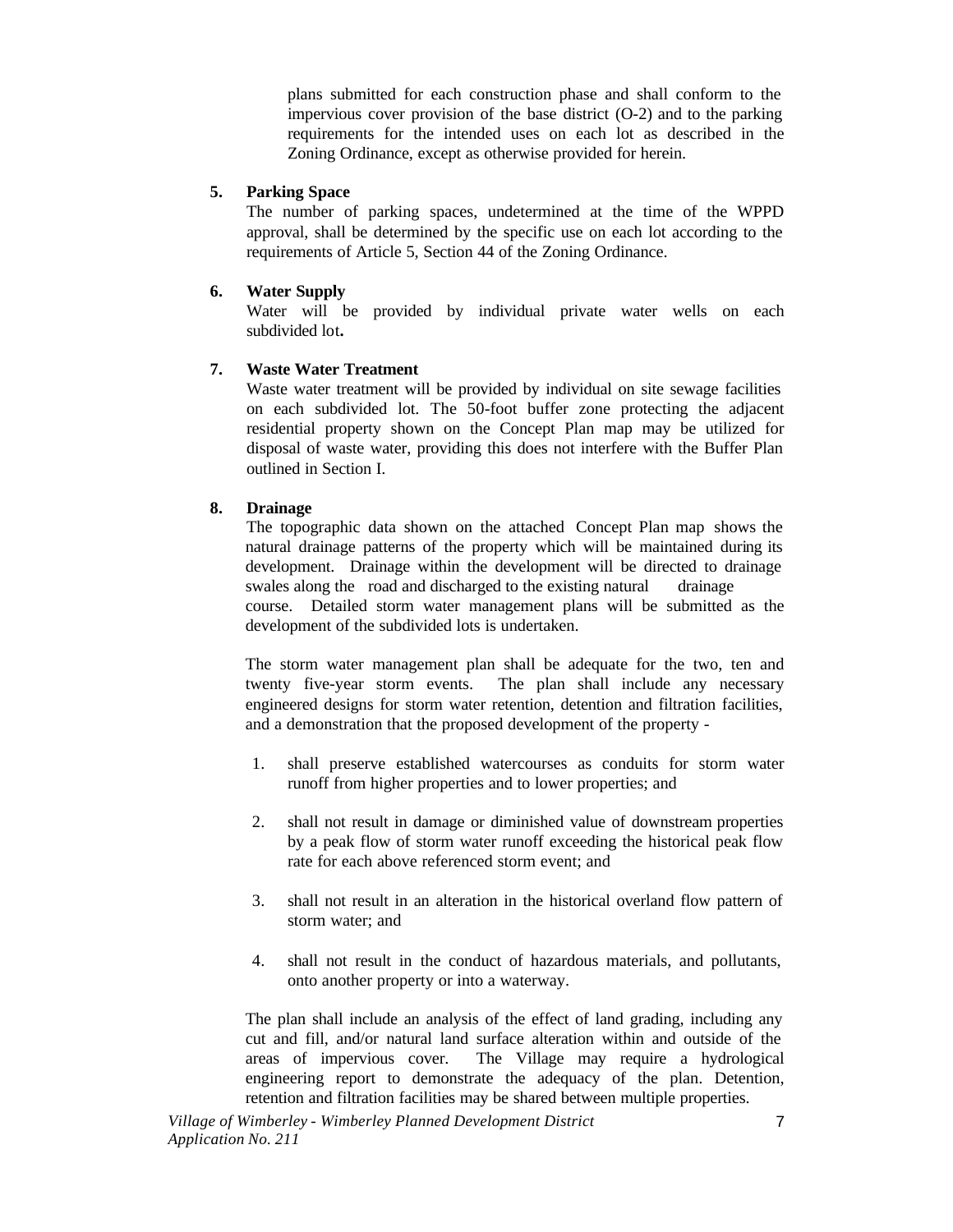## **9. Landscaping**

The areas set aside for landscaping and preservation of natural existing plant material will be shown on the site plan as the development of the subdivided lots is undertaken. Landscaping improvements will be installed in compliance with the Zoning Ordinance Section 47.15, Commercial Landscape Regulations and Section 52. Entrance Corridor Overlay District

## **10. Architecture.**

Saddleridge Business Park and the Saddleridge Business Park shall maintain the consistent architectural appearance characteristic of a planned business community. Architectural control shall be effected by an Architectural Review Committee of the Saddleridge Business Park Owners Association.

The Site Plans for development phases shall include exterior architectural details of new buildings. All facades on all sides of new buildings shall be variations and contemporary adaptations of classical 'Texas Hill Country style', resembling or equivalent to the style of the existing building on Lot 1. "Signature" architecture that signifies a recognizable chain establishment is prohibited. See Attachment A. for photographs of examples of building styles that meet the "resemble or equivalent to" criteria.

## **G. DEVELOPMENT REGULATIONS:**

All development regulations of the Zoning Ordinance and the base-zoning district shall apply to Parcel 1 and Parcel 2. except as otherwise provided herein.

- 1. Building setbacks on all lots within Parcel 1. and Parcel 2, shall be as follows:
	- a. No buildings or other structures or installation of any kind shall be allowed in the setback space except:
		- i) Approved screening of garbage receptacles; and
		- ii) Approved parking integrated with landscape features in the setback space facing the interior road.
	- b. No placement or display of commercial material and equipment shall be allowed in the setbacks.
	- c. The minimum setbacks shall be as follows:
		- i) Facing RR12: Thirty-seven and one half ft (37.5 ft)
		- ii) Facing Saddleridge residential property: ten (10) ft exclusive of the 50 ft. Buffer Zone.
		- iii) Facing the interior road and other lots within Parcel 1 and Parcel 2: ten (10) ft.
- 2. In the absence of a connection to a State Licensed central waste water treatment utility, a current Hays County private wastewater permit for the existing and/or proposed use and discharge rate shall be required.
- 3. Evidence shall be provided of compliance with TCEQ regulation pertaining to development over the Edwards Aquifer Recharge Zone.

*Village of Wimberley - Wimberley Planned Development District Application No. 211*  8 4. Permanent and construction phase drainage plans shall be provided and be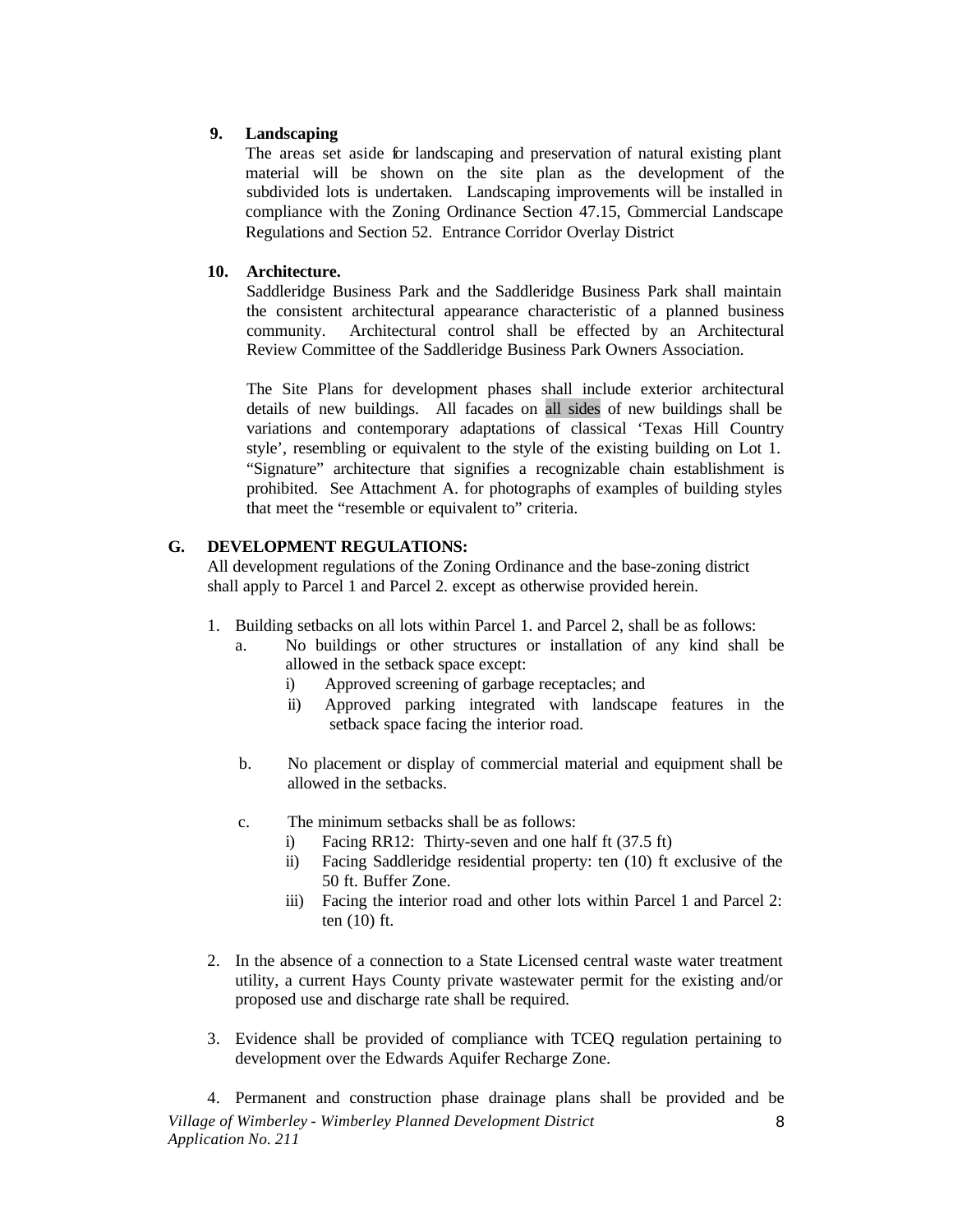subject to review by the Village.

- 5. Evidence of curb cut permission from Texas Department of Transportation shall be provided when applicable. No more than two curb cuts (entrances) to the 30 foot Common Area Access And Utility Easement shall be permitted.
- 6. The Site Plans for development phases shall include designs for new and existing signage, that shall comply with both the regulations and the Design Guidelines of the Village of Wimberley Sign Ordinance, except that internally illuminated signs are prohibited. Signs shall be of a uniform style resembling those illustrated in Attachment B.
- 7. New and existing outdoor lighting, including lighting for any form of illuminated sign, shall comply with the Wimberley Comprehensive Outdoor Lighting Ordinance.
- 8. Open storage of materials, commodities or equipment, including inoperative or unlicensed motor vehicle and trailers is prohibited.
- 9. All garbage receptacles and dumpsters shall be screened from view from any street and all adjacent residential property.
- 10. a. Section 13.8.A.4 and 13.8.A.6 of the Zoning Ordinance shall not apply.
	- b. The frontage of any property on the interior road shall be limited to 225 feet unless
		- i) there is more than one uses on the property, each use having an independent front entrance; or
		- ii) there is more than one building on the property.
- 11. The following additional development regulations shall apply to any Hotel/Motel use and any related auxiliary uses.
	- a. Minimum gross property size: Two (2) acres
	- b. Maximum Guest Bedrooms: Forty (40).
	- c. Maximum guest bedrooms per building: Ten (10).
	- d. Maximum guest bedrooms per acre: Ten (10)
	- e. Maximum Building Height: (See Zoning Ordinance Appendix A: Definitions, Height).
		- i) Primary buildings (for guest bedrooms): Not more than two stories and not more than twenty-eight (28) feet with flat roof (see definition) or thirty-five (35) feet with pitched roof.
		- ii) Accessory buildings: Not more than eighteen (18) feet and not more than one story.
		- iii) Decks: Not more than twelve (12) feet including a railing only or eighteen (18) feet including a roof.
	- f. Minimum Required Setbacks: No construction, including buildings, parking areas and driveways, except entry driveways, and no placement or display of commercial material and equipment shall be allowed in the setbacks. Table 47.1.A. of the Zoning Ordinance does not apply.
		- i) RR12 side: Thirty-seven and one half ft (37.5 ft)
		- ii) Interior road side: ten (10) ft.
		- iii) other sides: ten (10) ft.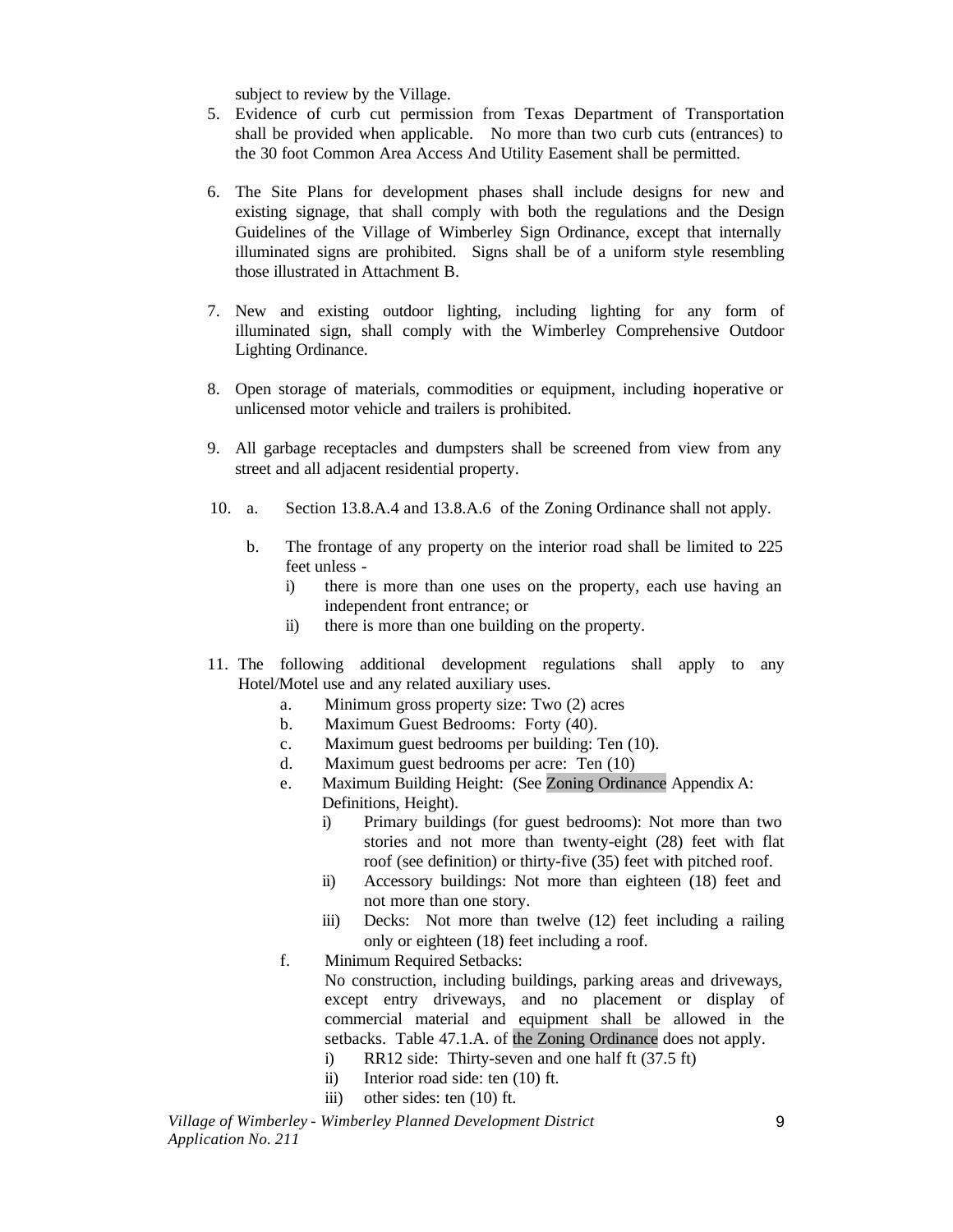- g. Maximum Total Building Coverage: Fifty percent (50%). Building Coverage shall be calculated as a percentage of the Net Site Area.
- h. Maximum Single Building Footprint: Seven Thousand Five Hundred (7,500) square feet, exclusive of connector elements.
- i. Maximum Single Building Floor Area: Fifteen Thousand (15,000) Square Feet, exclusive of connector elements.
- j. No less than one half of the total of all building footprints shall be limited to one story.
- k. Adjacent buildings may be connected. See F.3.b
- l. Maximum Impervious Coverage: Sixty Percent (60%) Impervious Coverage shall be calculated as a percentage of the Net Site Area and shall be the lesser of the percentage specified above in this district description or the percentage for the average lot slope in Table 47.13.

## **H. DEVELOPMENT PLAN**

A Concept Plan (see Section 46 of the Zoning Ordinance) is required unless a Site Plan is submitted in lieu of the Concept Plan, or a Preliminary Plat in lieu of the Residential Concept Plan.

**Non Residential Concept Plan** A Non Residential Concept Plan submitted at the time of the WPDD request shall show the applicant's intent for the use of the land within the proposed WPDD in a graphic and narrative manner documenting proposals and standards for development. While the plan is intended to be general it shall be sufficiently specific, as required by the Village on a case-by-case basis, to define and limit the nature and scope of the WPDD. The Non Residential Concept Plan, when the Village finds it to the adequately specific and detailed, may suffice for the Site Plan at the time of physical development for the limited uses set forth in Section 41. of the Zoning Ordinance.

- 1. This WPDD is based on a Non-Residential Concept Plan.
- 2. Development of the property may occur in several phases. Full compliance with Section 46. of the Zoning Ordinance is required for development of any phase.

## I. BUFFER PLAN

- 1. Buffering in the RR12 setback as augmented by the Entrance Corridor Overlay District shall be in accordance with the development standards of the Overlay District. Existing vegetation shall be preserved and used to the extent possible. The Saddleridge Business Park Owners Association shall be responsible for the uniform installation and perpetual maintenance of the plant and other buffering materials in the RR12 setback, and dead or damaged plant material shall be promptly replaced with comparable material.
- 2. A fifty (50) foot wide buffer zone between Saddleridge Business Park Parcel 1 and adjacent Saddleridge residential property shall be established. Plant material shall be selected and located to minimize visual and noise impacts on adjacent residential property from RR12 and the commercial activity on Parcels 1 and Parcel 2. Plant material shall be installed at the time the interior road is created and prior to the start of other construction on the property. The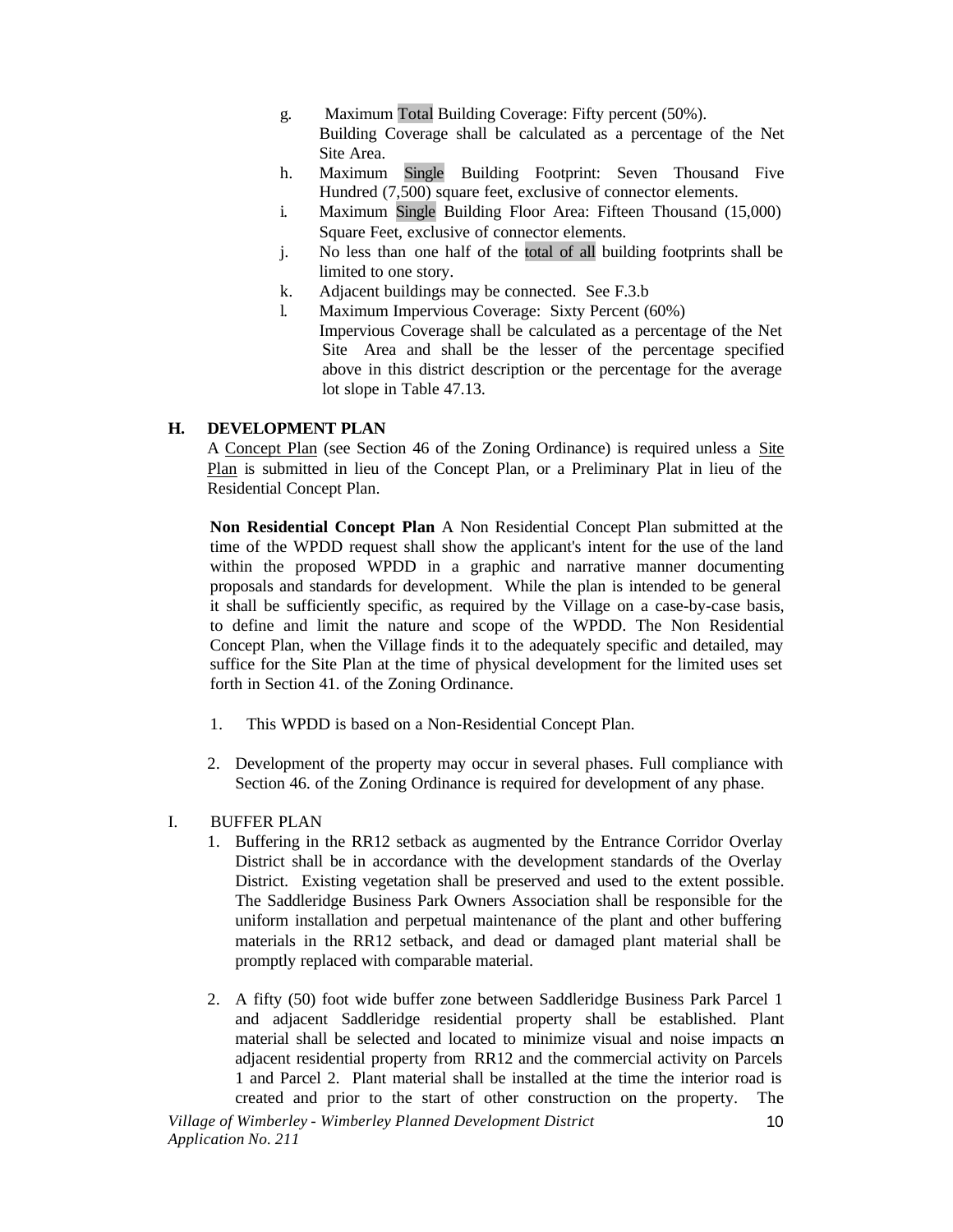Saddleridge Business Park Owners Association shall be responsible for the uniform installation and perpetual maintenance of the plant and other buffering materials in the buffer zone, and dead or damaged plant material shall be promptly replaced with comparable materials.

a. Areas of Existing vegetation.

Existing vegetation shall be preserved and used to the extent possible. Existing oak trees within the 50-foot buffer zone will not be disturbed. To the extent that existing vegetation dies it shall be promptly replaced with materials providing equivalent screening by the Saddleridge Business Park Owners Association.

b. Areas of Sparse Existing Vegetation.

Within the 50 foot buffer zone where no oak trees or other significant large trees currently exist, vegetation shall be planted in accordance with the Landscape Plan provided in Attachment D. The buffer adjacent to the Meadow View Drive cul-de-sac, besides providing an effective visual and noise barrier, shall also prevent vehicle access from this culde-sac to the Saddleridge Business Park.

#### **J. PROPERTY OWNERS ASSOCIATION**

Saddleridge Business Park Owners Association shall be created to manage and preserve the architectural uniformity and the attractive appearance of buildings and landscaping in the park in compliance with this WPDD and the Entrance Corridor Overlay District. The Saddleridge Business Park applicant/owner will establish a Saddleridge Business Park Owners Association prior to the sale of the first property. This Association shall initially be chaired and controlled by the applicant, but may be turned over to the property owners once 75% of the property has been sold.

By-laws shall be created for this Association, and the Association shall have the responsibility for setting and maintaining Business Park standards that will enhance and maintain the collective appearance of the Saddleridge Business Park and provide assurance that the Business Park is a unified development. The entrances to the Business Park and all common areas will be maintained in an attractive and orderly condition. Saddleridge Business Park property owners will fund and maintain the Association.

## **K. ATTACHMENTS**

- **A. PREFERRED ARCHITECTURAL STYLE.**
- B**. PREFERRED SIGNAGE STYLE.**
- **C. PROPERTY LEGAL DESCRIPTION.**
- **D. BUFFER ZONE PLANTING SPECIFICATIONS.**
- **E. ZONING ORDINANCE SECTION 25**
- **F. CONCEPTUAL PLAN DRAWING**